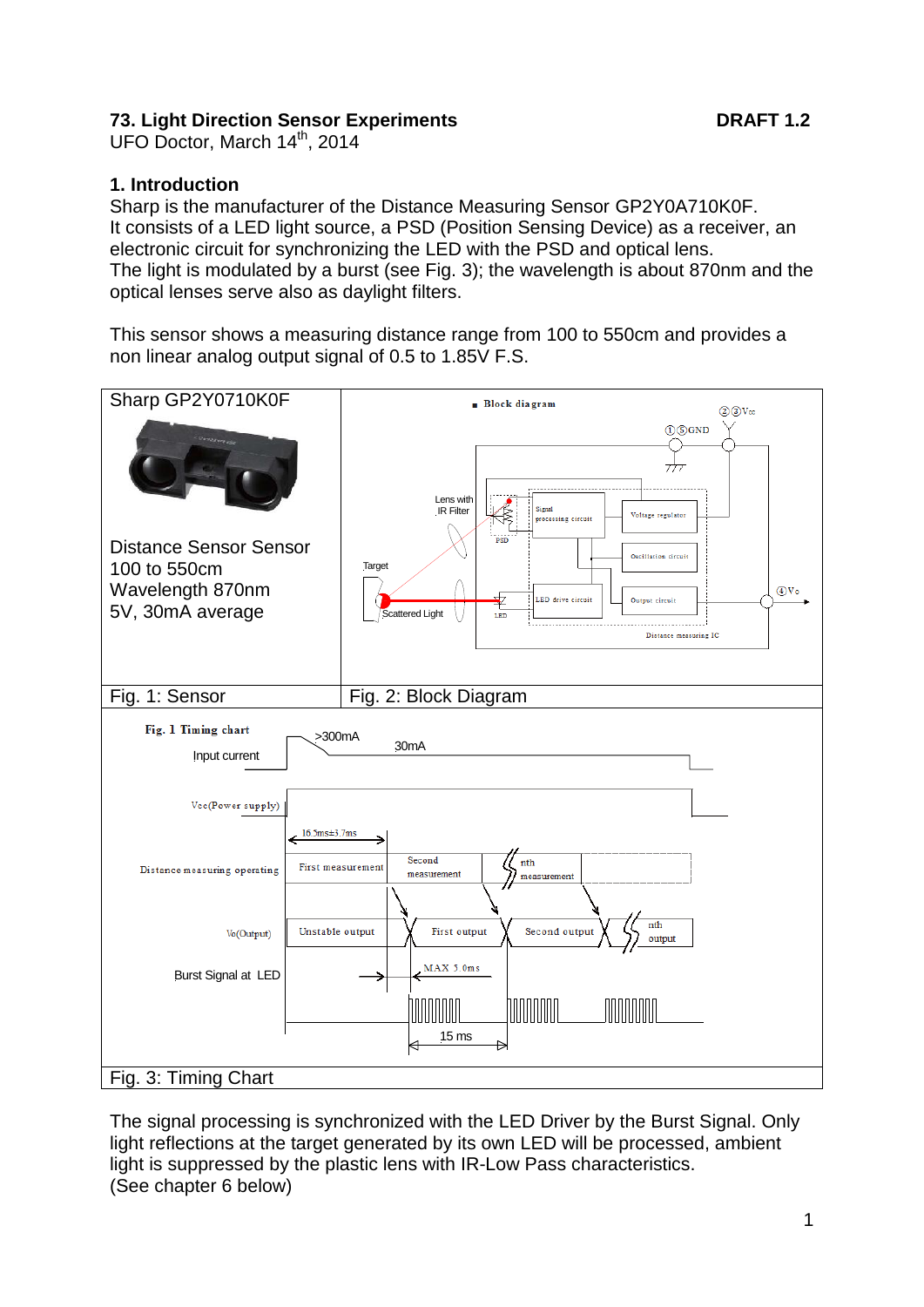### **2. Conversion of the Sharp Sensor to a DIRECTION Sensor**





#### Comment:

- Large angle range, very good
- Frequency response: DC to about 20 Hz, ok for many applications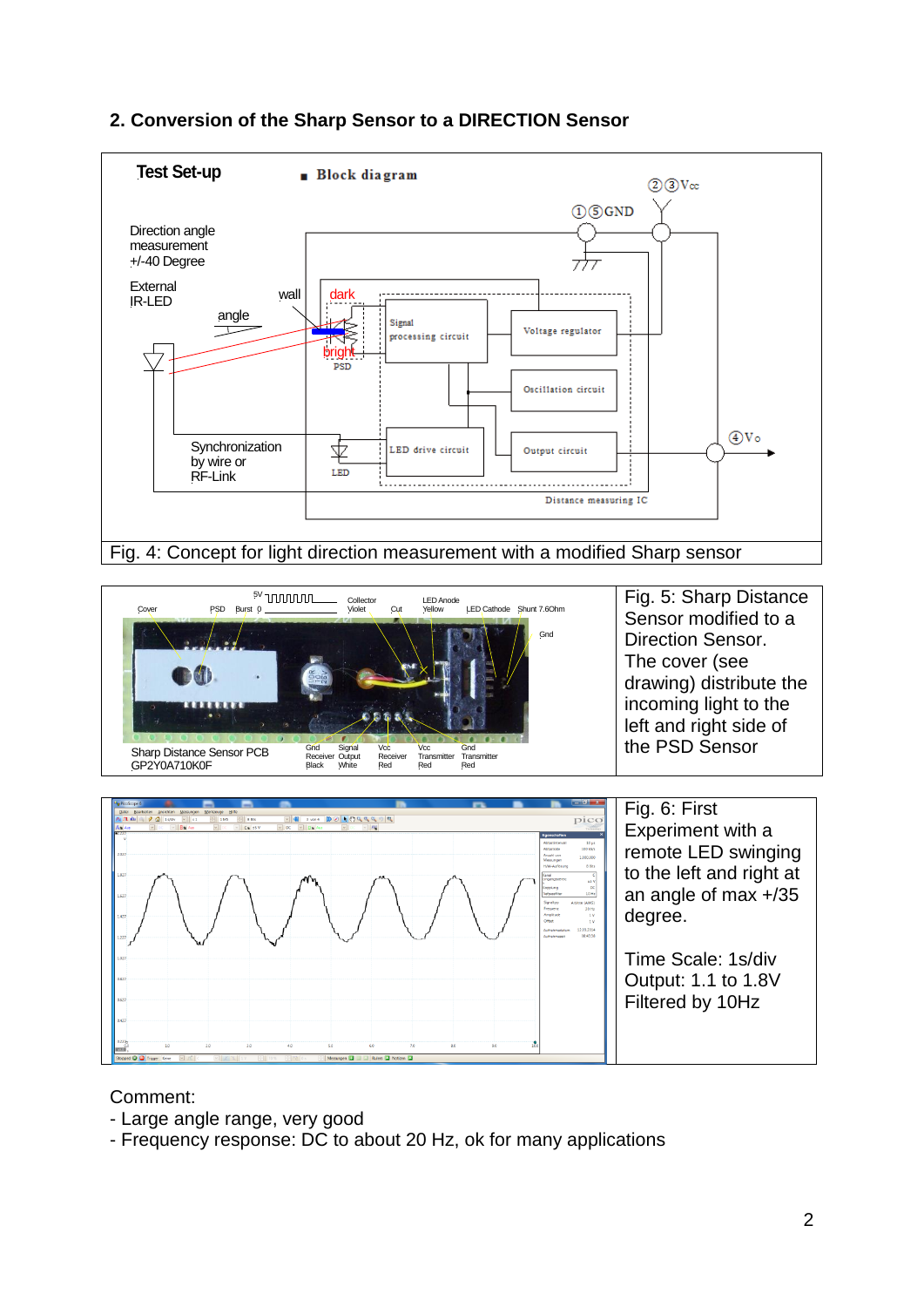# **3. Multiplex Concept**

In our application we have four Baby Ducks which should measure the direction angle to Mama Duck.

Each Baby Duck gets a PSD Module and an ASK-transmitter for 433 MHz, transferring the electrical Burst Signal to Mama Duck.

Mama Duck gets a ASK receiver and an IR-LED, radiating the optical burst signal. You may look it at as an electromagnetic "Ping" from Baby to Mama and "Light Answer" by Mama.

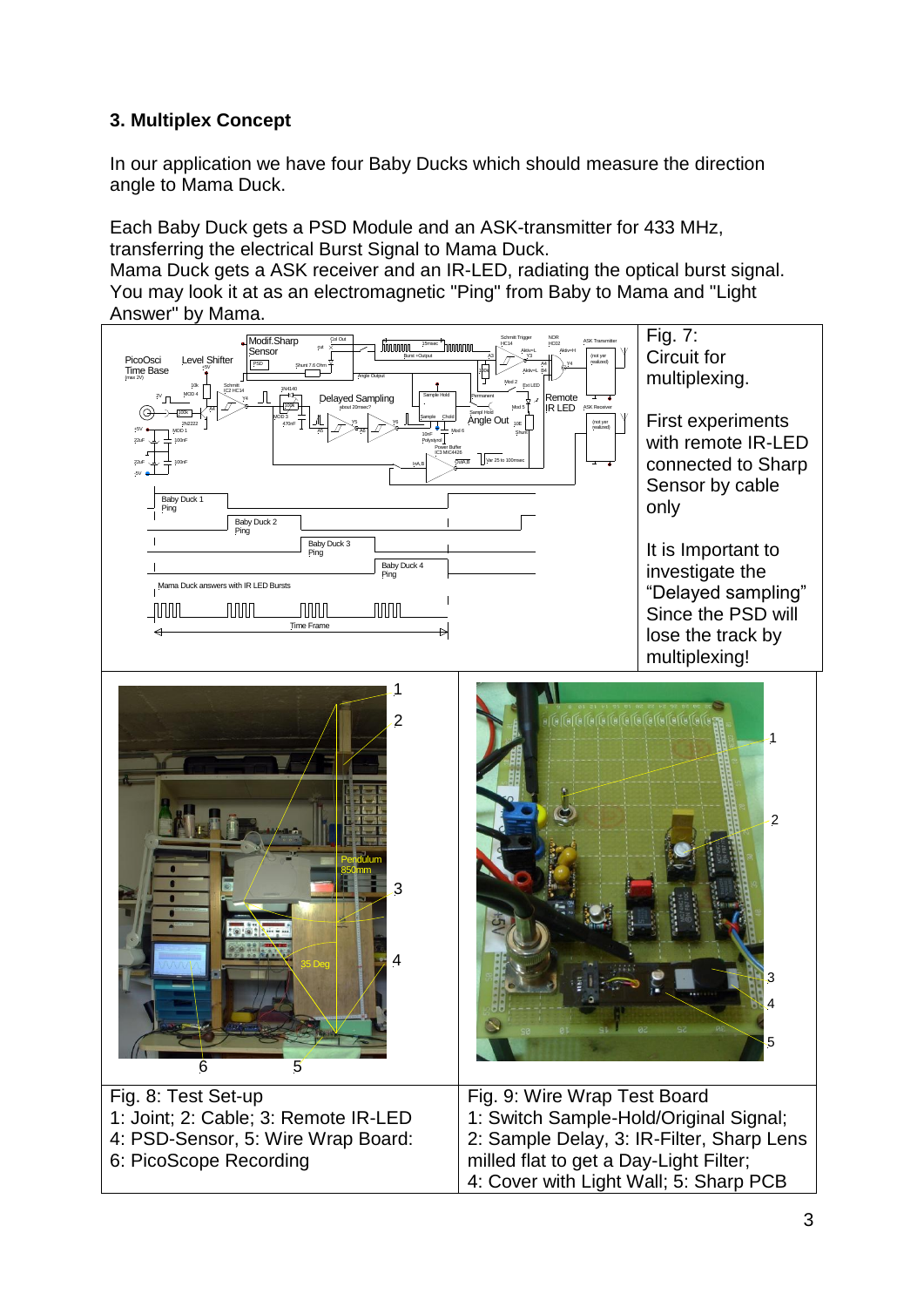

## **3.1 Results Multiplex 2 Channels, 10 Hz, 50% Duty Cycle, Rectangular**

## **3.2. Results Multiplex 4 Channels, 10Hz, 25% Duty Cycle**



### **Comment:**

A 4 channel multiplexing with a repetition frame of 100msec is ok for our Duck Project. The master frame, given by RC from Papa Duck, is 6x 22msec. By counting the "aile" pulses each Baby Duck can activate its direction sensor in sequence.

### **4. PSD Sensitivity and IR-LED Power**

Both PSD and LED operate here without lens. Thus, the maximum distance for proper operation is limited to about 2 meters at present.

The IR-LED draws about 10mA average, multiplexed 50% at 10 Hz Vishay offers the IR-LED VSYL5850 for 100mA continuous current!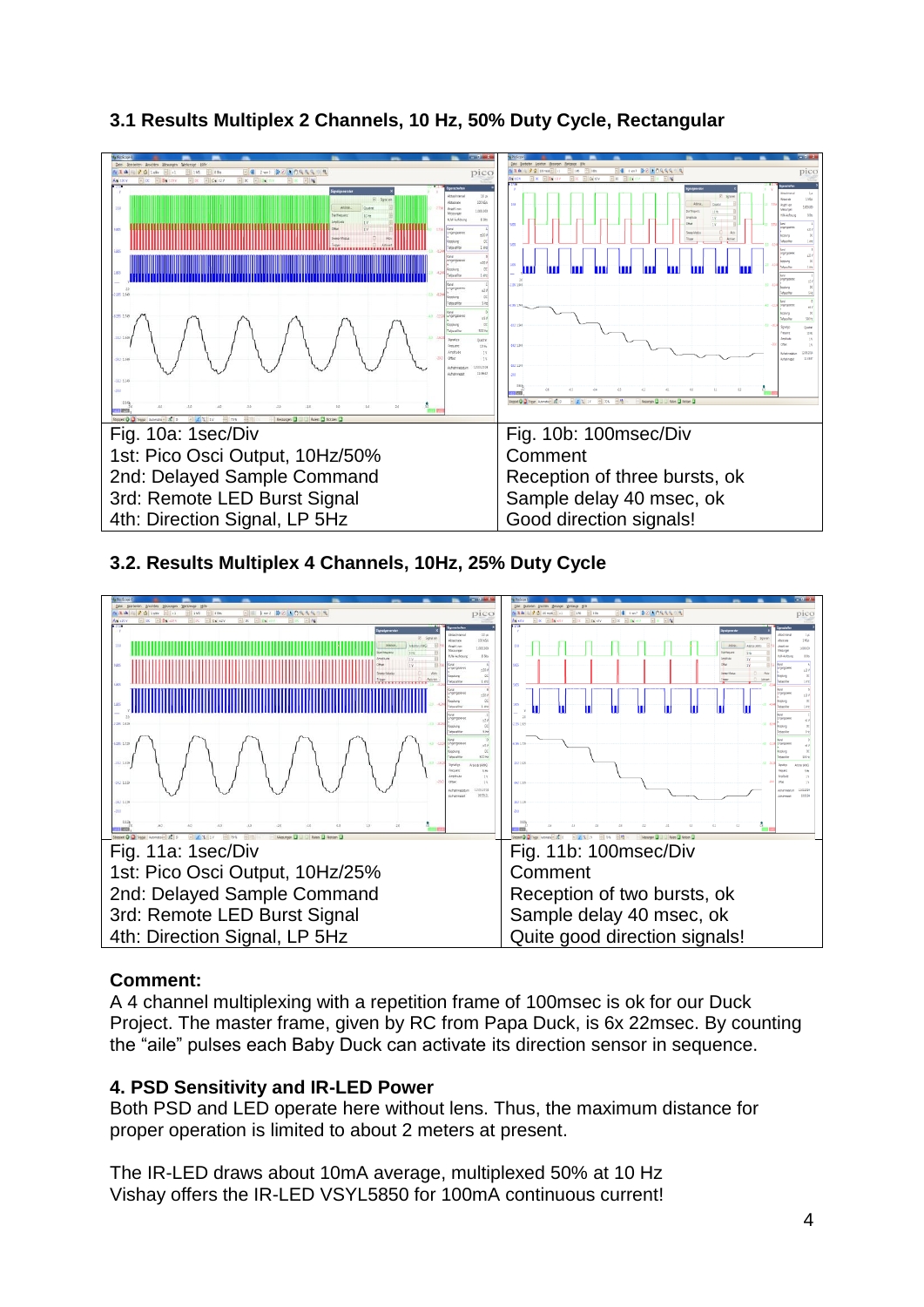## **5. Omnidirectional LED experiments, here with visible light for comparison**

The light source driving the PSD should radiate omnidirectional into the horizontal plan. An arrangement with 8 LEDs each at 45 deg in the horizontal plane would be easiest and the best.

Since we want to investigate later the Time of Flight (TOF) method, we try here to create a Light Point Source with a diameter of 5 to 10 mm only.



Cone: WITHOUT Mirror-bright spray: Not so bright!

Fig. 13: Optical Signal with an Alum-Cone: WITH Mirror-bright spray: Much briahter!



Fig. 14a: LEDs at day light Fig. 14b: Light performance in the dark Nr.1: Large polished chrome cone mounted by a M2 screw into the LED. Nr.2: Small polished INOX cone mounted by a M2 screw into the LED.

Nr.3: 90 Deg groove, at the top a 90 deg mirror cap of alum foil, mounted inside directed downwards. Alum foil around the shaft of the LED.

Nr.4: Rectangular groove, flat alum foil at the top of and around the LED.

## **Comment to Light Point Sources**

The LED Nr 1 and Nr 3 look good for omnidirectional radiation into the horizontal plane.

- A mirror-bright 90 deg cone on the top of the LED would be the best; however this is difficult to manufacture and to hold firmly in place.
- Experiments with the transparent UHU-Plus epoxy glue (in order to keep the cone in place) were not successful, too much absorption!
- The Alum-foil around the shaft of the LED helps very much to guide the light to the upper cone!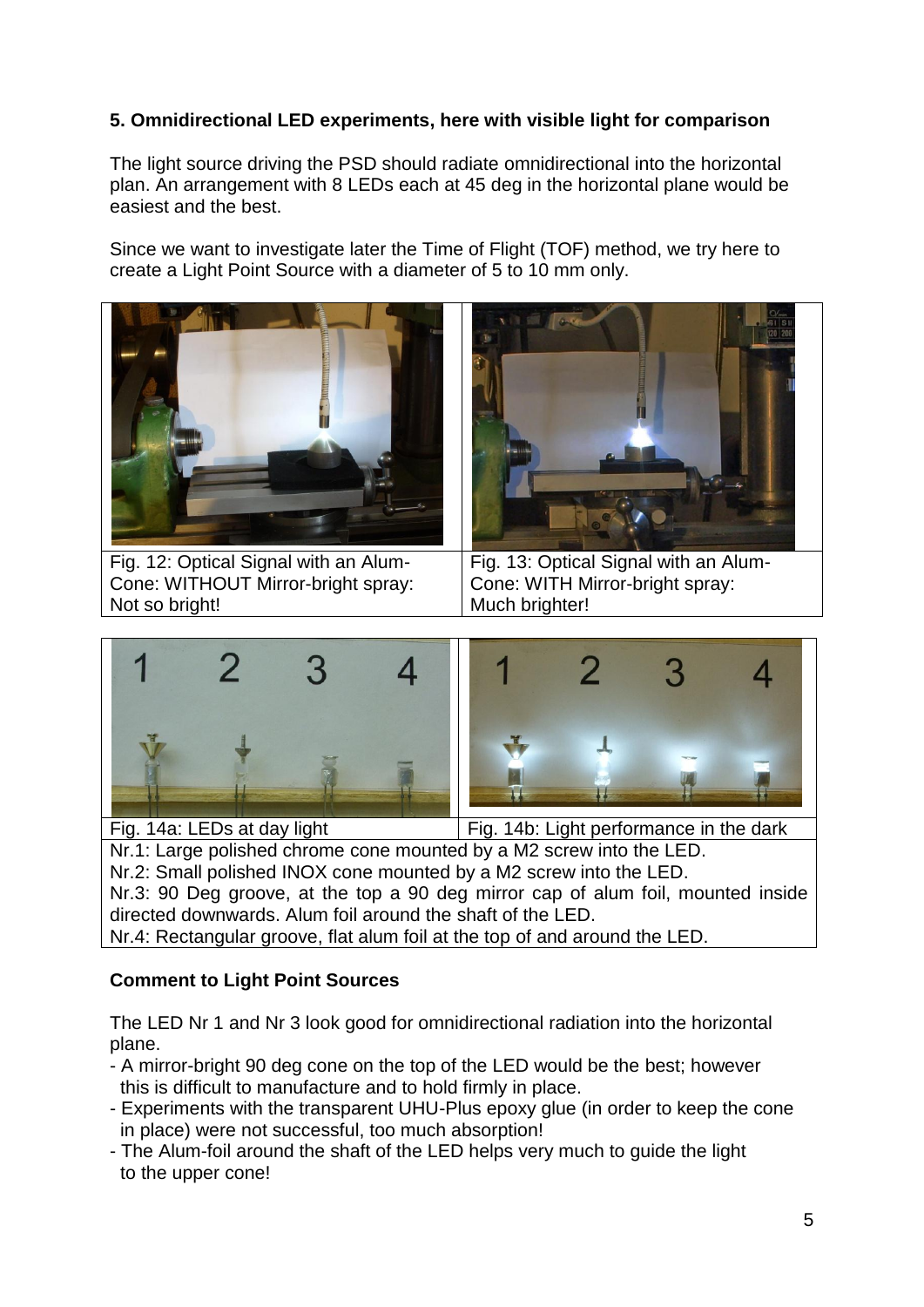# **6. Comparison of optical Band Pass-Filter with Plastic Daylight Filter**



### **Preliminary Conclusion**

An epoxy material (as used to manufacture the lens of the Sharp sensor) is fine to manufacture a low-cost day-light filter.

However, such a thick epoxy filter material attenuates the IR-signal very much, too.

CLAREX Nitto Jushi Kogyo CO. LTD offers thin plastic sheets: Daylight filtering <600nm , IR transmission >70% Distrelec: Art.Nr. 650945 Typ RH10NG N1 NIR79 200X91X05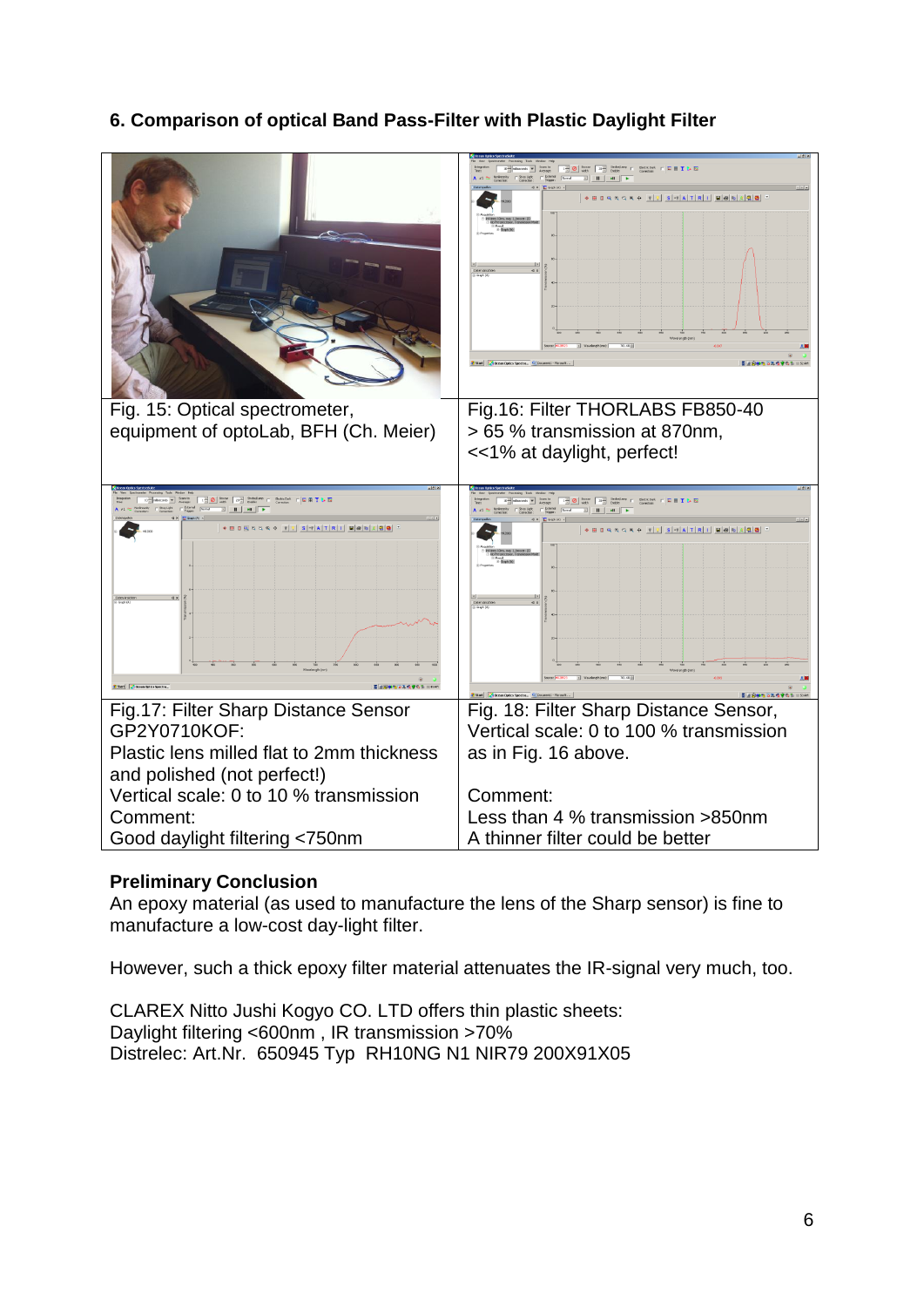

### **7. Drawing of the modified Sharp Sensor**